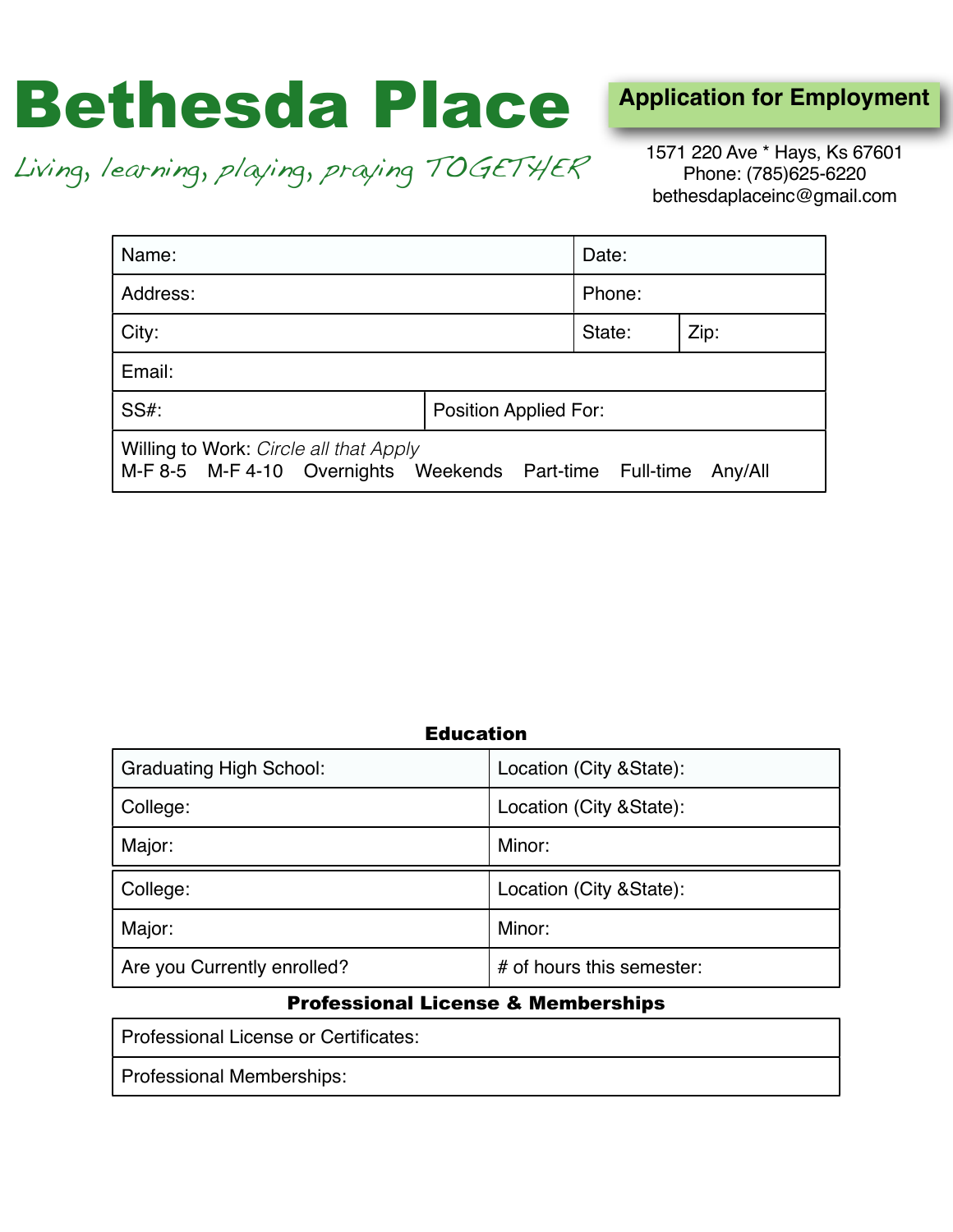## Employment Record

| State last 4 positions (begin with present or most recent) |                 |                  |         |
|------------------------------------------------------------|-----------------|------------------|---------|
| $1.$ Firm:                                                 |                 | Supervisor:      |         |
| Address:                                                   |                 | City/State/Zip   |         |
| Position:                                                  | Dates Employed: |                  | Phone#: |
| Description of Job Duties:                                 |                 |                  |         |
| Reason for leaving:                                        |                 |                  |         |
| Wage:                                                      |                 | May we contact?: |         |
| 2. Firm:                                                   |                 | Supervisor:      |         |
| Address:                                                   |                 | City/State/Zip   |         |
| Position:                                                  | Dates Employed: |                  | Phone#: |
| Description of Job Duties:                                 |                 |                  |         |
| Reason for leaving:                                        |                 |                  | Wage:   |
| 3. Firm:                                                   |                 | Supervisor:      |         |
| Address:                                                   |                 | City/State/Zip   |         |
| Position:                                                  | Dates Employed: |                  | Phone#: |
| Description of Job Duties:                                 |                 |                  |         |
| Reason for leaving:                                        |                 |                  | Wage:   |
| Supervisor:<br>4. Firm:                                    |                 |                  |         |
| Address:                                                   | City/State/Zip  |                  |         |
| Position:                                                  | Dates Employed: |                  | Phone#: |
| Description of Job Duties:                                 |                 |                  |         |
| Reason for leaving:                                        |                 |                  | Wage:   |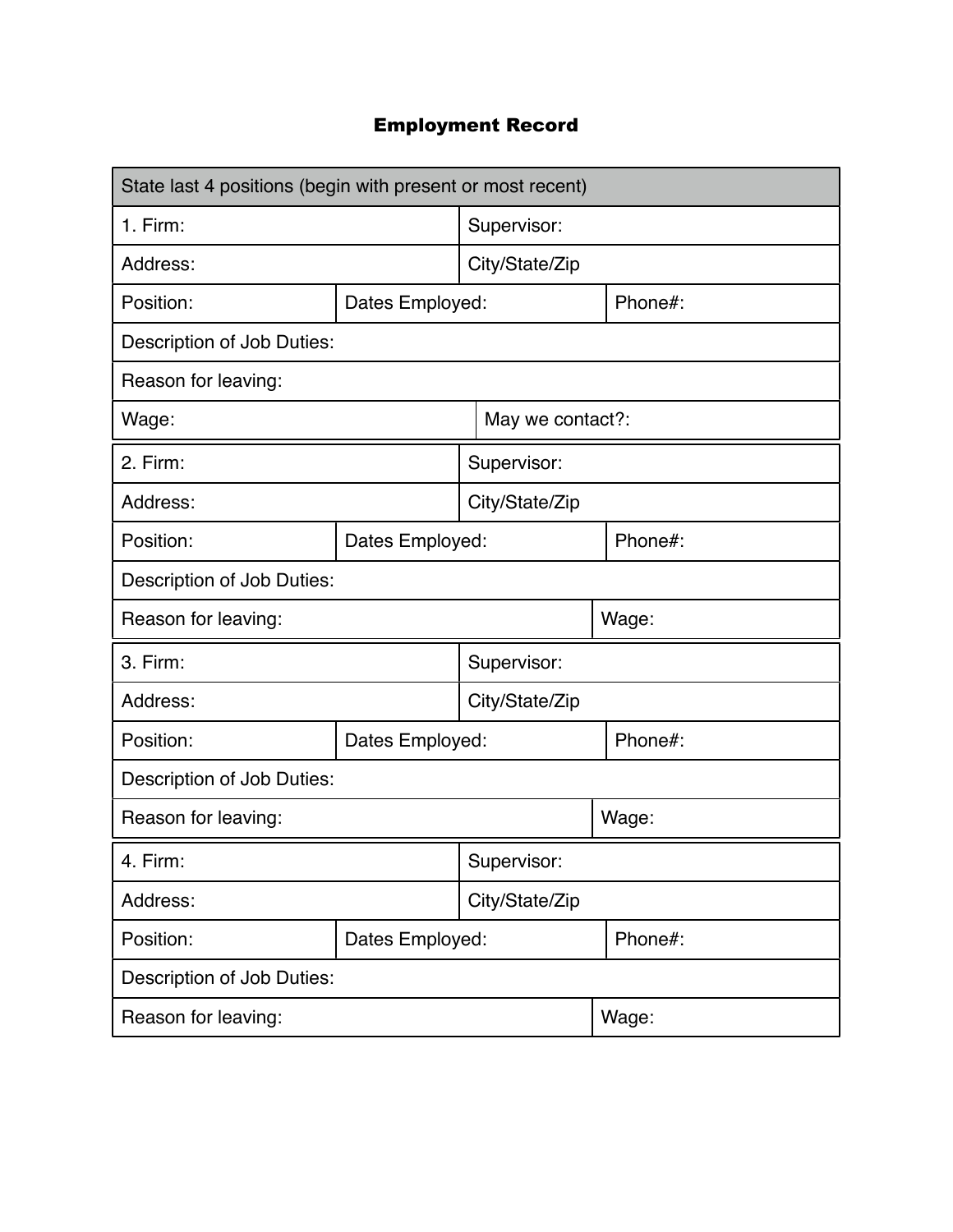## Reference Information

| <b>Employment Reference:</b> |        |  |
|------------------------------|--------|--|
| Name:                        | Phone: |  |
| Address (City, State, Zip):  |        |  |
| Email Address:               |        |  |

| <b>Employment Reference:</b> |        |  |
|------------------------------|--------|--|
| Name:                        | Phone: |  |
| Address (City, State, Zip):  |        |  |
| Email Address:               |        |  |

| <b>Employment Reference:</b> |        |  |
|------------------------------|--------|--|
| Name:                        | Phone: |  |
| Address (City, State, Zip):  |        |  |
| Email Address:               |        |  |

| <b>Personal Reference:</b>  |        |  |
|-----------------------------|--------|--|
| Name:                       | Phone: |  |
| Address (City, State, Zip): |        |  |
| <b>Email Address:</b>       |        |  |

| <b>Personal Reference:</b>  |        |  |
|-----------------------------|--------|--|
| Name:                       | Phone: |  |
| Address (City, State, Zip): |        |  |
| <b>Email Address:</b>       |        |  |